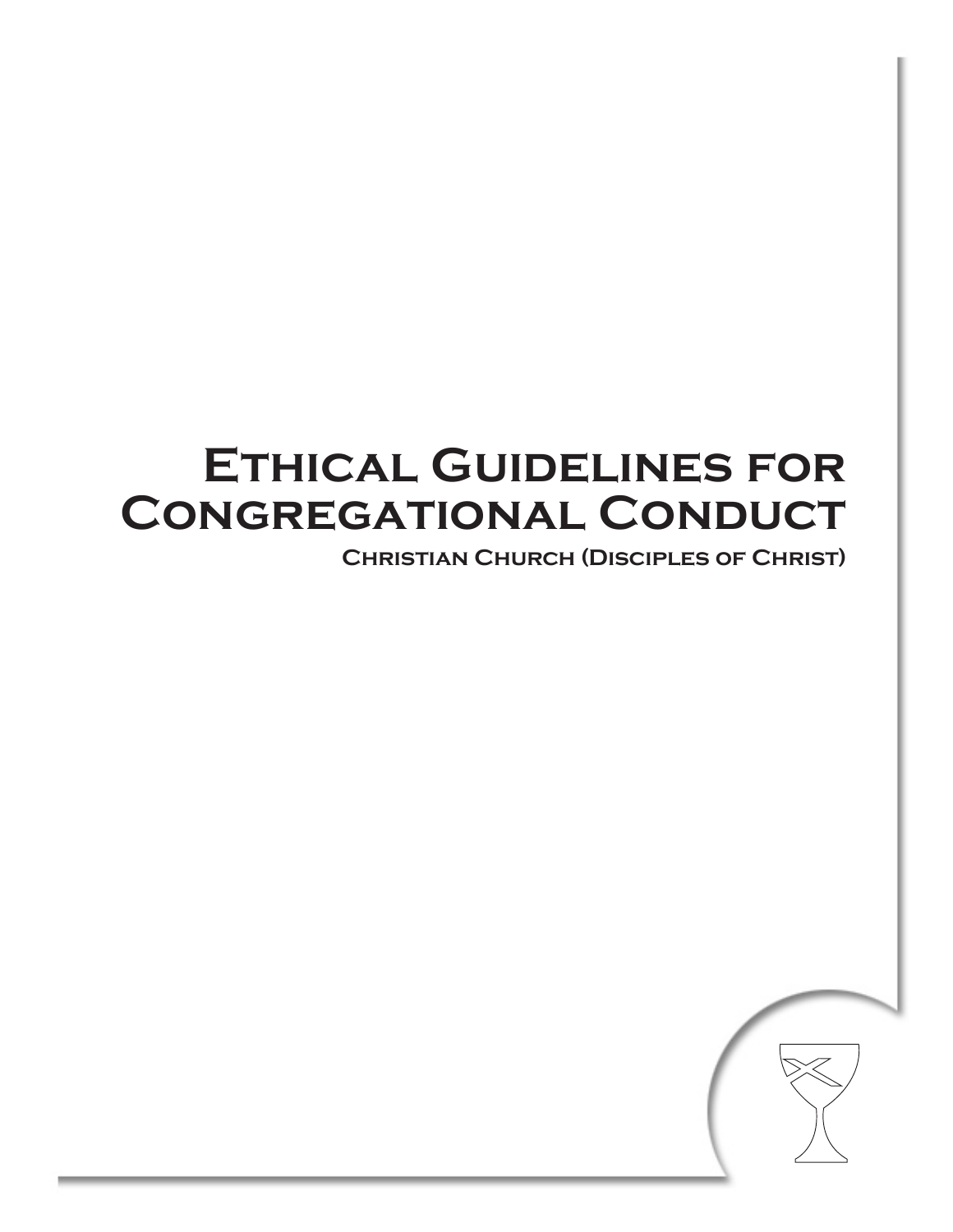We, the members of this congregation, following much prayer and discussion of our attitudes and practices in the light of the life and teachings of Jesus, hereby resolve to follow the ethical principles delineated in the New Testament. The following Ethical Guidelines For Congregational Conduct, while not to be construed as a set of rules or law, will help us to make specific application of our New Testament faith to our practices as a congregation.

 May God guide us and give us strength and determination as we endeavor to understand and to fulfill the resolves mentioned in these guidelines.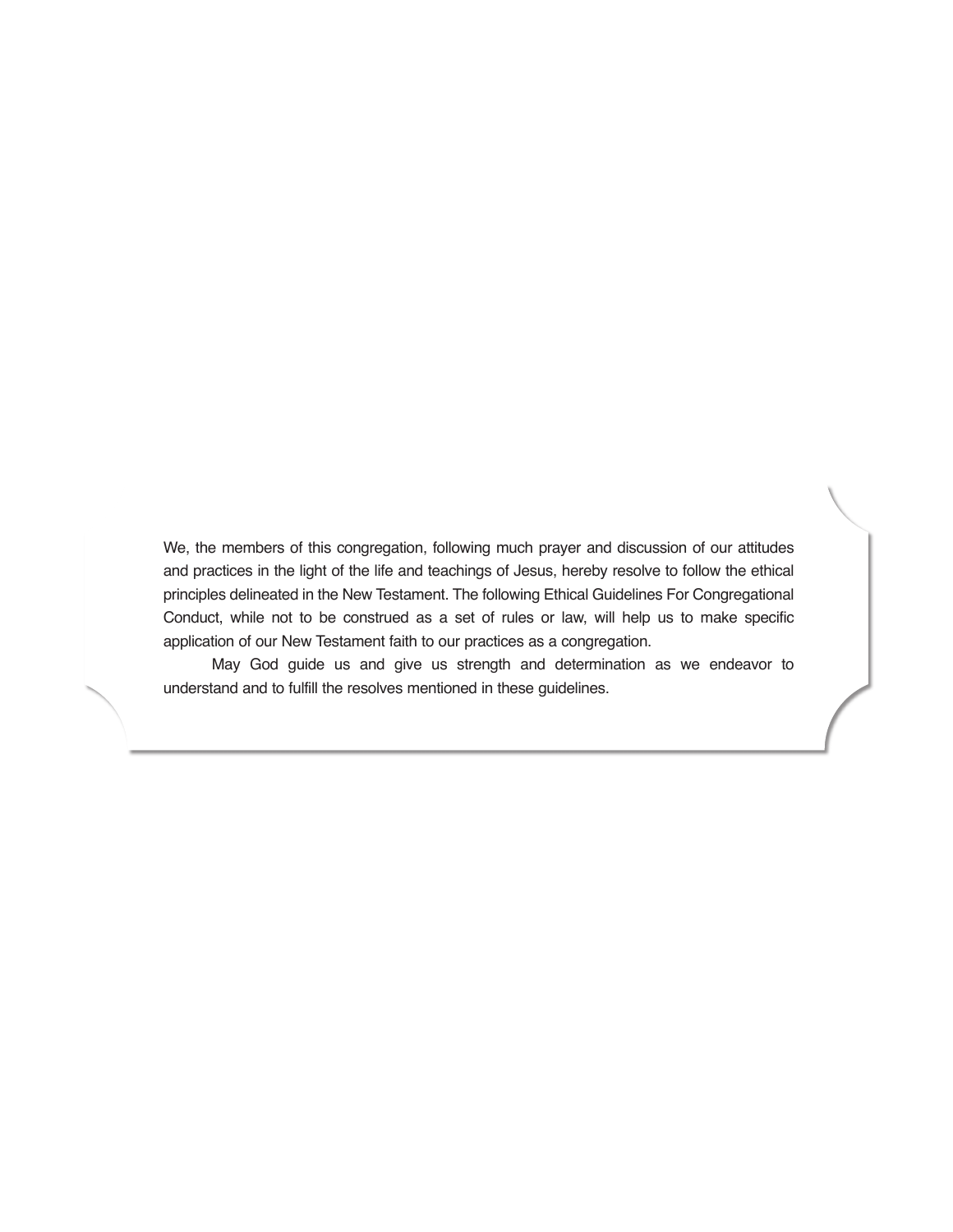#### **OUR RELATIONSHIP AS MEMBERS TO ONE ANOTHER**

- A. We will treat one another with courtesy and kindness. We will endeavor to maintain an attitude of Christian love in all our relationships.
- B. We will welcome the expression of differing viewpoints and will seek to create an atmosphere of trust and confidence that will encourage free discussion.
- C. We will seek to keep confidences and will refrain from gossip. We will seek in all we do and say to strengthen character and dignify personality.
- D. We will remember that our personal conduct gives evidence of our sincerity and reflects upon the good name of the Church, the Body of Christ.
- E. We will reaffirm this document at least triennially and review these guidelines whenever we are in the process of calling new pastoral leadership.
- F. We will work within the framework of the constitution and by-laws of this congregation. These guidelines will not supersede our own church's constitution and by-laws but may be helpful in their revision.
- G. We will establish and follow a policy on receiving and using special gifts, memorials, trusts, and endowed funds in such a way as to be consistent with Christian stewardship. Reception of the gift entails a consideration of its appropriateness. The policy should also give consideration to when an item outlasts its usefulness.

## **II OUR RELATIONSHIP AS MEMBERS TO OUR CHURCH OFFICERS AND LEADERS**

- A. We will select our officers intentionally and impartially on the basis of their commitment, competence, compassion and maturity in the faith. We are committed to having men, women and youth serve in the various responsibilities of the congregation.
- B. We will endeavor to distribute our offices among many persons and be appreciative of the services of every member.
- C. We will provide them opportunities for training, skill development and faith formation. We will provide the resources needed for each to be an effective leader.
- D. We will nurture through encouragement and prayer our officers, committees, classes, auxiliary groups and the board of the congregation.
- E. We will expect our officers to manifest Christian principles in their conduct.
- F. We will offer constructive support and feedback to our officers and leaders.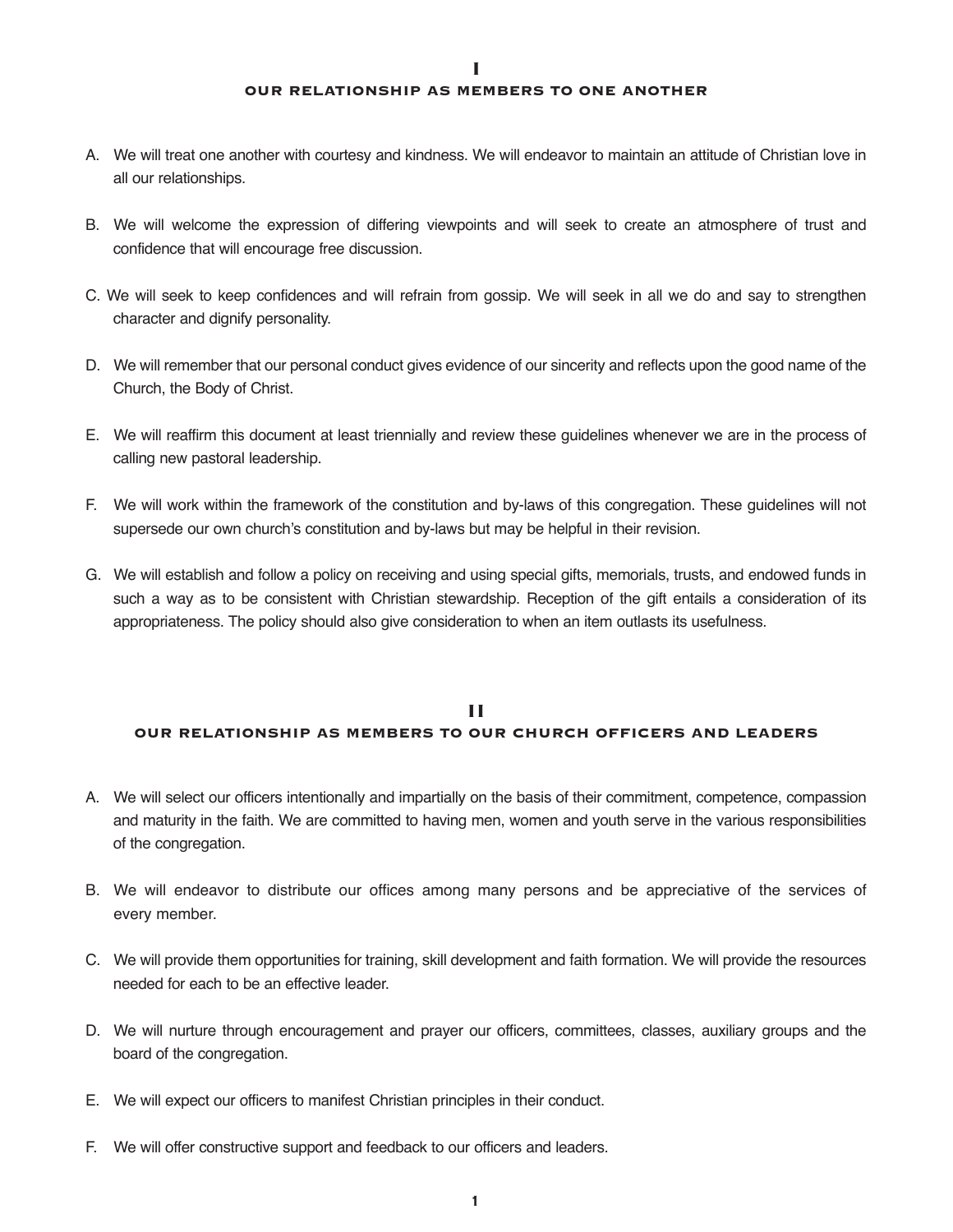## **III OUR RELATIONSHIP AS MEMBERS TO OUR MINISTER(S)**

- A. When seeking a minister, we will follow our denominational guidelines, work through the Regional Office, and will conduct all negotiations with integrity, courtesy and orderly procedure, without unfair discrimination with regard to marital status, sex, age or race.
- B. We will keep informed on how ministers are compensated in our denomination through information supplied by the Pension Fund of the Christian Church and by the regional office, and will support our ministers with salary, housing, a pension plan, health insurance, necessary expense funds, vacation, and the time and financial means for continuing education consistent with the demands and resources of our congregation.
- C. We will provide our minister with necessary facilities and equipment for his or her work and will respect study hours. We will be considerate of the need for rest and relaxation and will be sensitive to the need for time with family.
- D. We will respect the time and talents of members of the minister's family and will have no greater expectations of them than of other lay people.
- E. We will grant our minister responsible freedom of the pulpit and the right to present Christian convictions without fear.
- F. We will respect and cooperate with our minister's spiritual and intellectual leadership.
- G. We will call on our present minister for weddings, funerals and other special services. Our former ministers or others unconnected with the congregation may be invited to participate in such services only when appropriate and at the present minister's invitation.
- H. We will cooperate with our minister to best utilize our congregation's talents in fulfilling the mission of the church.
- I. We will keep our minister informed when pastoral services are needed.
- J. We will support our minister's reasonable participation in Cluster, Area, District, Regional, and/or General activities of the denomination, as well as civic and ecumenical activities.
- K. We will encourage and assist our minister through constructive feedback, appropriate praise, constant prayer and faithful participation with him or her in ministry.
- L. Because the congregation is a priesthood of believers that minister to one another (pastor to the congregation and congregation to the pastor), our relationships in the church will be covenantal as well as contractual, and we will maintain and conclude all pastoral relationships in a spirit of Christian love.
- M. The church will be sensitive and will voluntarily find specific ways to go the second mile in ministry with love, compassion and trust in the event of personal and/or family crisis, illness of the minister or minister's family, a death in the family, psychological or emotional difficulties or other extenuating circumstances.
- N. We will have an active Pastoral Relations Committee or a corresponding body to continually monitor the relationship between our minister and the congregation, and we will call on the assistance of the regional staff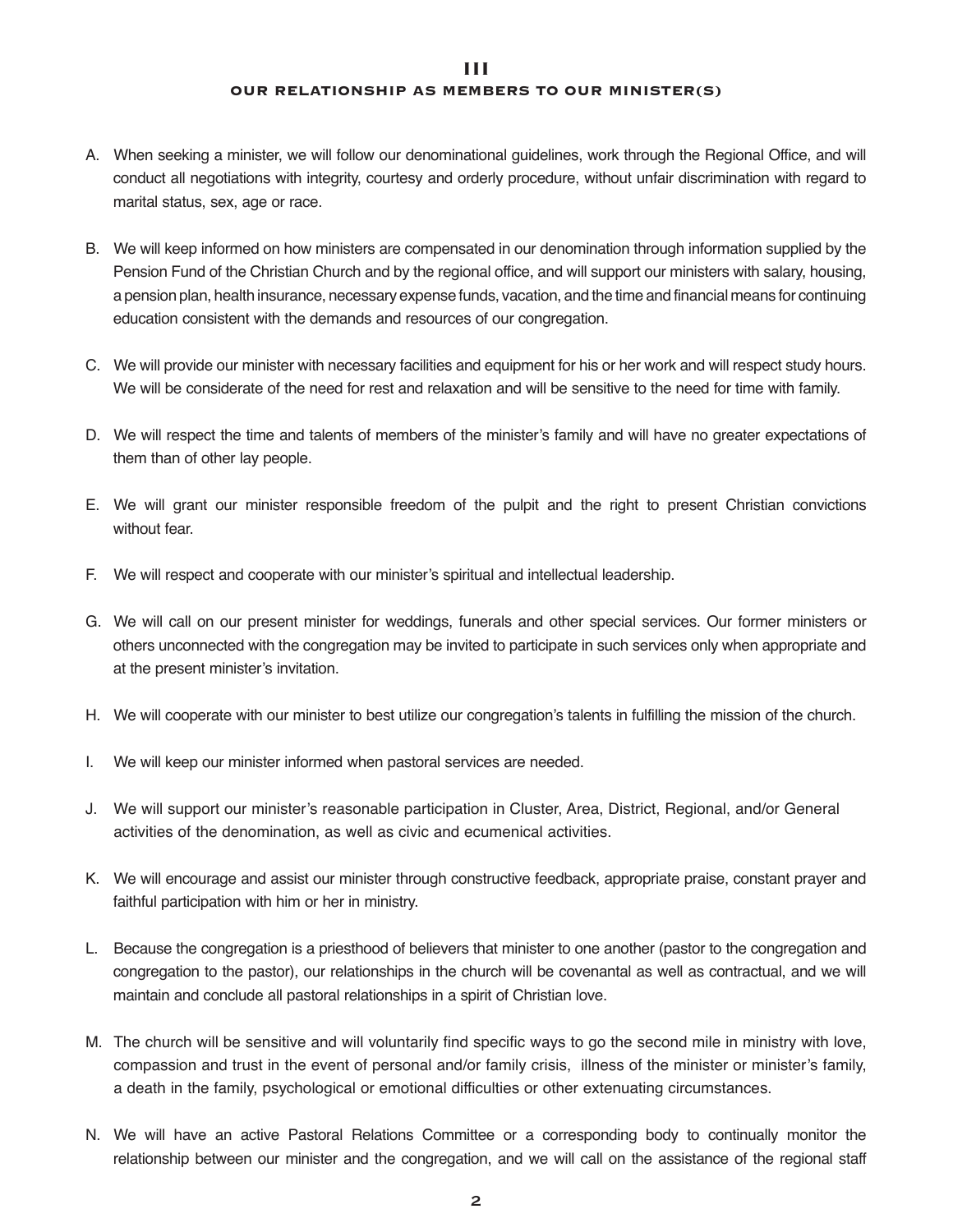before a conflict situation grows into a crisis.

O. We will observe similar appropriate principles with all other professional staff of our congregation.

# **IV OUR RELATIONSHIP AS MEMBERS TO OUR COMMUNITY AND/OR COUNTRY**

- A. We accept our missional responsibility for the moral and spiritual development of our community. We agree to live in a manner consistent with our Christian convictions.
- B. Because our Christian convictions set the standard for our citizenship, our faith will lead us to be informed, to respect law, to vote our conscience and to influence government officials in working toward a just and morally responsible community.
- C. We will be attentive to the moral and ethical implications of every project we are asked to support.
- D. We will maintain a good credit standing in the community. We will expect our staff to do the same.
- E. We will respect the rights and privileges of persons living near the church and will endeavor not to inconvenience our neighbors nor harm their property.
- F. We will establish no barriers that might prevent anyone from worshiping with us.
- G. We will work in a complementary way with community service agencies and organizations to most effectively serve and improve our community.

# **V OUR RELATIONSHIP AS MEMBERS TO THE CHURCHES IN OUR COMMUNITY**

- A. We will seek to understand the beliefs and practices of others. While we may be constructively critical of their doctrine, we will refrain from unkind remarks about people who differ from us.
- B. We will encourage unity and harmony among the various communions of Christian peoples and will give evidence of our sincerity through participation at appropriate local, state/province, national and/or world levels.
- C. We will not be part of proselytizing members from other congregations in our community, nor will we exploit the problems or crises of other congregations. We will present the witness of our congregation in a manner not injurious to others.
- D. We will respect the privilege of borrowing from other congregations.
- E. We will consider sharing our facilities according to the necessities of the community and the purpose for which they are needed.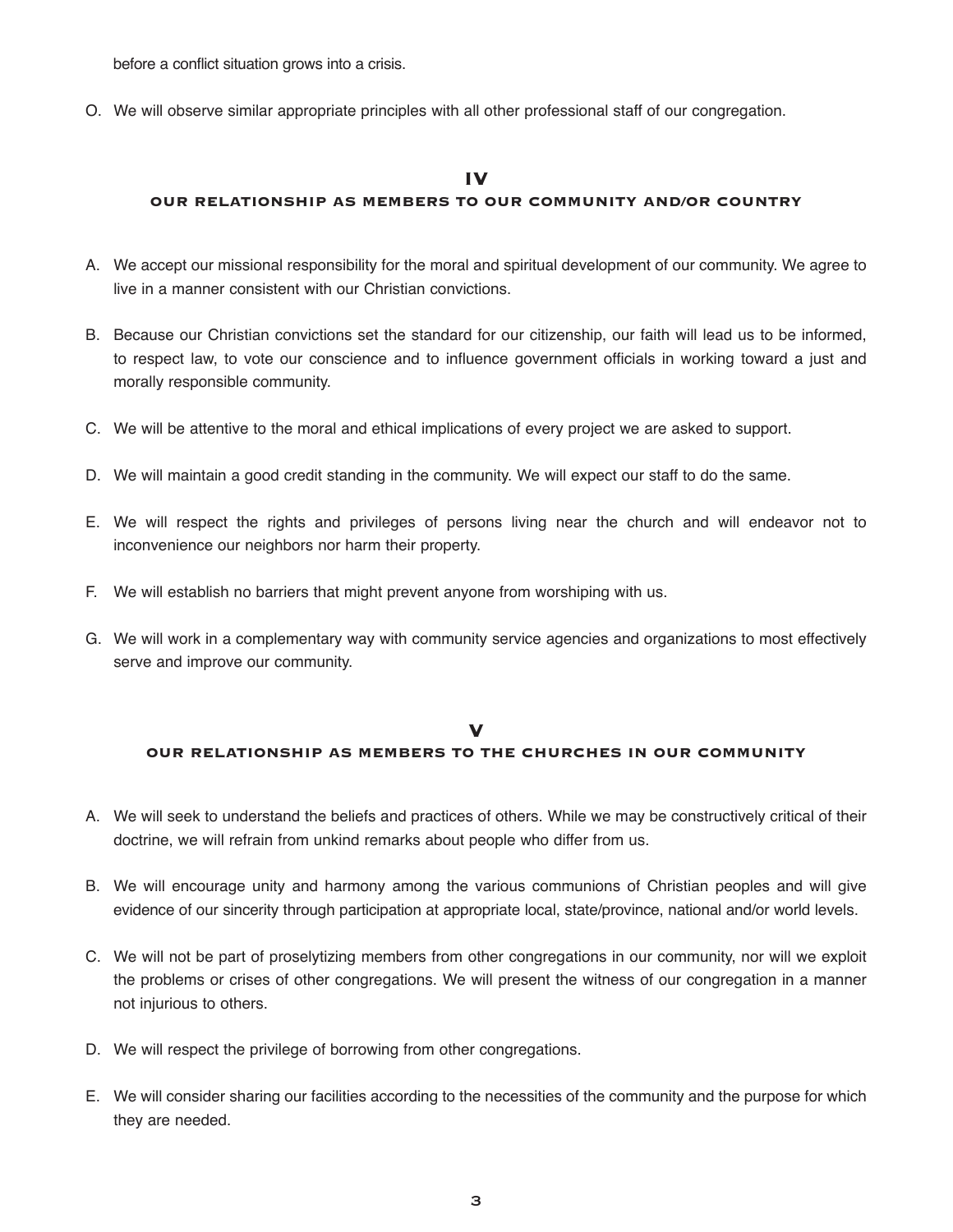**VI**

#### **OUR RELATIONSHIP AS MEMBERS TO THE CHRISTIAN CHURCH (DISCIPLES OF CHRIST)**

- A. We will seek to know and to understand the various points of view within the Christian Church (Disciples of Christ) and will respect the opinions of those whose interpretations differ from our own.
- B. We will recognize our covenantal relationship with the Disciples and will give generous and prayerful support to our programs at home and overseas.
- C. We will endeavor to know, claim and live our identity as set forth in the Preamble for the Design of the Christian Church (Disciples of Christ) and be knowledgeable about the actions of the Cluster, Area, District, Regional, and General Assemblies.
- D. Mission gifts received by our congregation will be used for their intended purpose(s). Budget commitments for world outreach causes are as binding as those secured for our local obligations.
- E. We will encourage our minister(s) and our members to serve beyond the local congregation in the Cluster, Area, District, Regional and/or General manifestations of Disciple work.

## **VII OUR RELATIONSHIP AS MEMBERS TO THE CHURCH UNIVERSAL**

- A. With the church universal we proclaim that Jesus Christ is Lord and Savior of the world, in his name and by his grace we accept our mission of witness and service to all people.
- B. We are bound to God and one another through covenant, and through baptism we are made one with the whole people of God.
- C. We are called to express the unity God bestows by ecumenical study, dialogue, cooperation and expression.
- D. Because all Christians in the church universal have the obligation to uphold the Christian life in the face of the evil forces of our day, we will cooperate with other church bodies in living the Christian witness.
- E. We will support acceptable agencies of Christian cooperation in local, national and global manifestations of the Church's life.
- F. So as to establish no barriers that might prevent any of Jesus' followers from communing with us; we will remember that our LORD invites his believers to the Lord's Table in the spirit of Christian love and unity.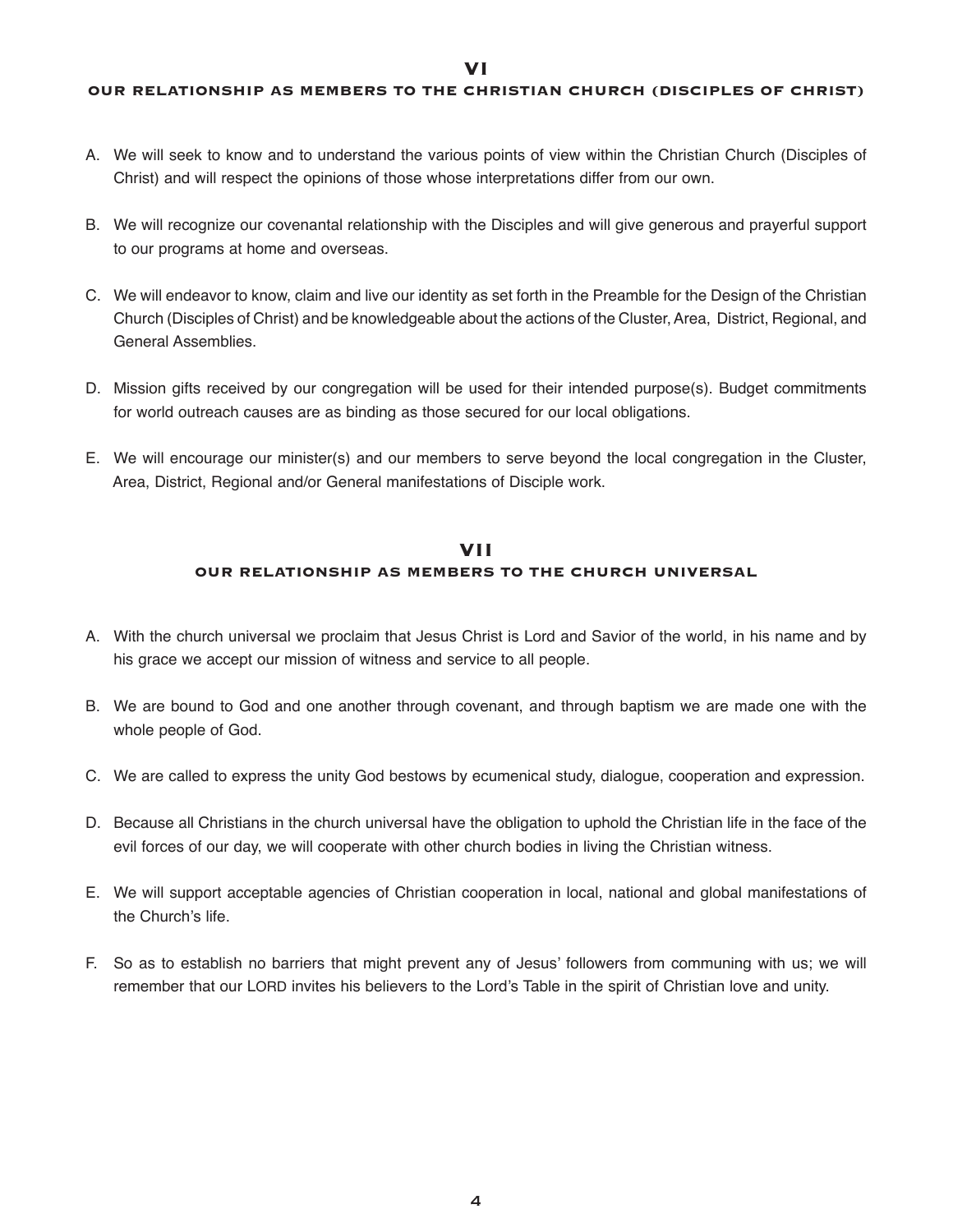| <b>WE THE MEMBERS OF</b> |               |                                                      |                                |
|--------------------------|---------------|------------------------------------------------------|--------------------------------|
| (NAME OF CHURCH)         |               |                                                      |                                |
|                          |               |                                                      |                                |
|                          |               |                                                      |                                |
|                          |               |                                                      |                                |
|                          |               |                                                      |                                |
|                          |               |                                                      |                                |
|                          |               | DESIRE TO UPHOLD THE COVENANTAL RELATIONSHIPS        |                                |
|                          |               | WE SHARE WITH ONE ANOTHER, OUR CHURCH OFFICERS AND   |                                |
|                          |               | LEADERS, OUR MINISTER(S), OUR COMMUNITY AND COUNTRY, |                                |
|                          |               | THE CHURCHES IN OUR COMMUNITY, THE CHRISTIAN CHURCH  |                                |
|                          |               |                                                      |                                |
|                          |               |                                                      |                                |
|                          |               | (DISCIPLES OF CHRIST), AND THE CHURCH UNIVERSAL      |                                |
|                          |               | <b>REGARDING THESE GUIDELINES.</b>                   |                                |
|                          |               |                                                      |                                |
|                          |               | SIGNED ON BEHALF OF THE CONGREGATION BY:             |                                |
|                          |               |                                                      | , CHAIR/MODERATOR OF THE BOARD |
|                          |               |                                                      |                                |
| <b>REAFFIRMED:</b>       |               |                                                      |                                |
|                          |               |                                                      |                                |
| (DATE)                   | (BOARD CHAIR) |                                                      |                                |
| <b>REAFFIRMED:</b>       |               |                                                      |                                |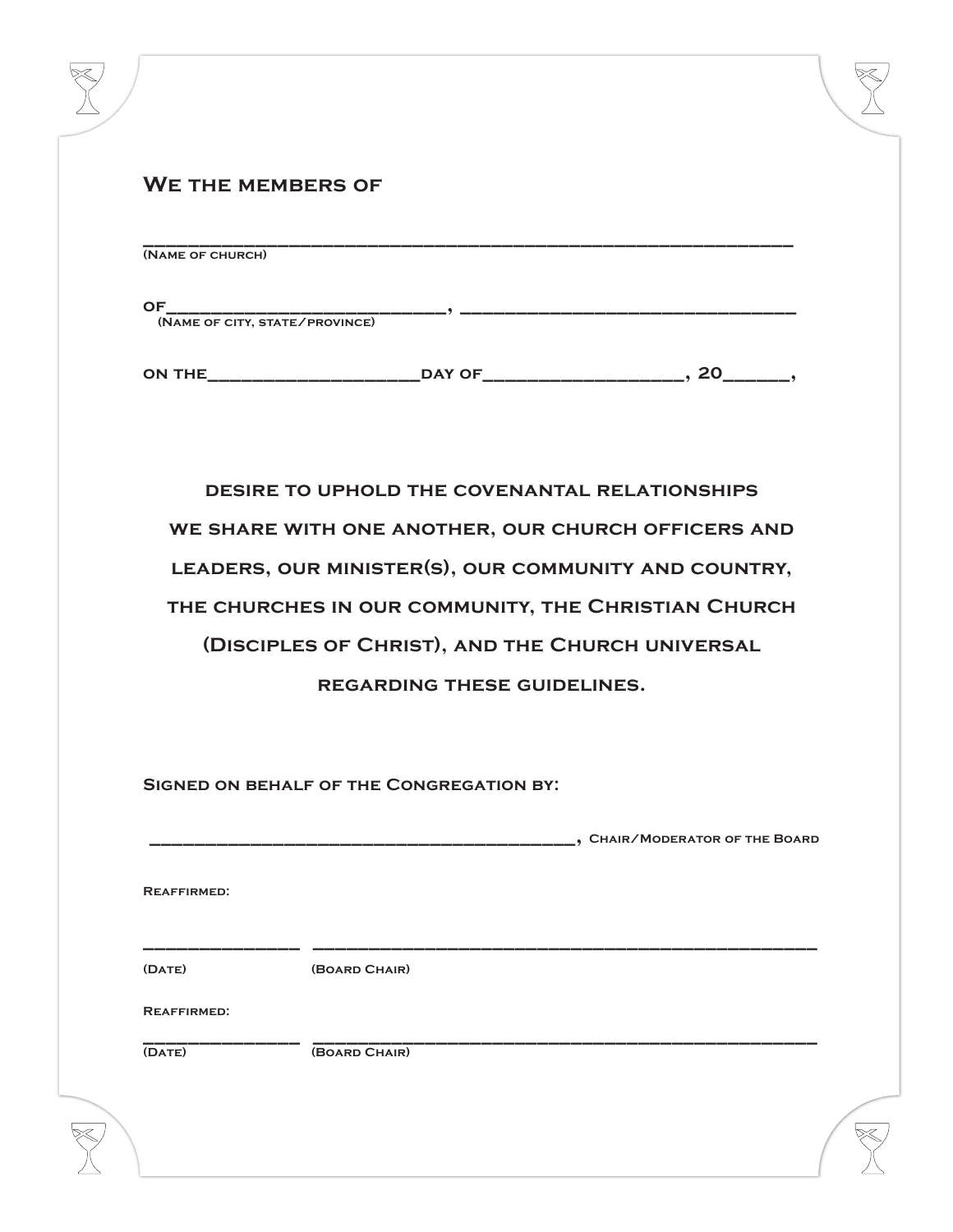## **STUDY SUGGESTIONS**

- 1. The minister should suggest to the Church Board and/or any other appropriate body that they spend parts of each meeting discussing these Guidelines until they have worked through the entire document.
- 2. A sufficient number of copies should be available to provide:
	- a supply of extra copies for future use
	- a copy for each discussion group participant
	- copies for each "New Member Packet"
	- copies for each new board member
	- copies for the church library (available to any church member)
- 3. Schedule a series of congregational discussions publicize the dates and places.
- 4. After thorough discussion in various classes, committees, groups, and/or the cabinet, the Board is encouraged to submit its recommendation to the Congregation for adoption of the guidelines.
- 5. In studying each section of the Guidelines it will make the process more personal and helpful if the following questions are discussed:
	- a. How do the suggested scriptures and Disciples traditions inform our consideration of this part of the Guidelines? Are there other scriptures and parts of the Disciples tradition that would enhance the study of this section?
	- b. What are the implications of this (these) statement(s)? What does it mean? Why was it included? What are the problems or concerns it addresses?
	- c. What is our congregation's policy at this point? How have we handled such situations in the past? How do we want to handle them in the future?
	- d. What specific steps should be taken to fulfill our responsibilities on this point? To what person or group should the responsibility be assigned?
	- e. How can our congregation put the principles of these Guidelines into practice?

## **SUPPLEMENTARY RESOURCE MATERIALS**

For each of the seven sections of the document there are two sets of information: 1) **Scripture**, and 2) **Disciples Tradition**. If there are letter designations beside them [a., b., c., d., etc.], the remarks correspond to the letter designations in that section of the document. If there are no letter designations, the remarks apply to the section in general. The following materials quoted in the study section of the Guidelines were authored by Alexander Campbell: **The Christian System, The Campbell-Owen Debate, The Millennial Harbinger, The Christian Baptist**. Non-inclusive terminology by Alexander Campbell has not been altered in respect for historical accuracy. However, it is the intention of these Guidelines that they be understood in this age to be inclusive in their intent. These supplementary materials are designed to enhance your study of the "Ethical Guidelines for Congregational Conduct."

## **SECTION I-OUR RELATIONSHIP . . . TO ONE ANOTHER**

**SCRIPTURE** 

(General) Eph. 4:1-6, 15-16; 5:1; I Peter 2: 9-10; II Cor. 5: 17-19

A. Phil 1:9; 2: 1-4; Jn. 13: 34-35; Rom, 3:10

B. I Cor. 12: 12-26; Matt. 5: 23-25; Rom. 12: 3-8

C. Gal. 5: 13-15; James 4: 11-12; Matt. 7: 1-5; 18: 15-17; Eph. 4: 31-32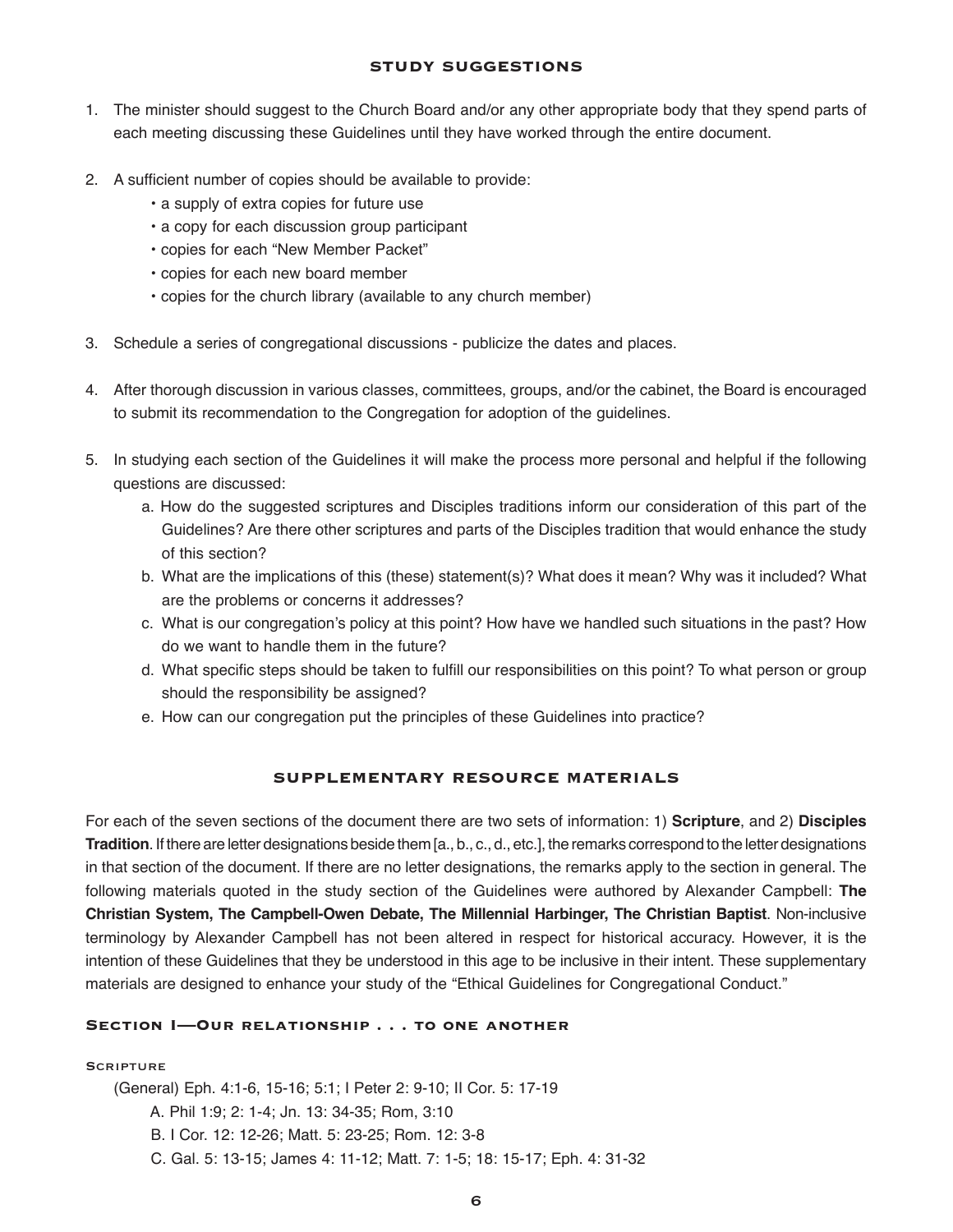## Disciples Tradition

- A. The law of love is the supreme law of religion, morality, and expediency. No code of laws, without it, could make or keep any people... peaceable, and happy...We cannot love by law, but we can walk in love with no other law but that of love. **Christian System**, 1839, p. 100 ...Love has a transfiguring or transforming efficacy upon the human mind. To impress the image of God upon the human heart, it is necessary that the love of God should be exhibited to the human mind. **Campbell-Owen Debate**, 1829, p. 373
- B. "In essentials, Unity; In non-essentials, Liberty, In all things, Charity (love)."
- D. The character of the new man is an elevated character. Feeling himself a son and heir of God, he cultivates the temper, spirit, and behavior, which correspond with so exalted a relation ... The character which Jesus sustained amongst men, is the model of his daily imitation. His... aspiration is  $-$

 "Thy Fair example I would trace, To teach me what I ought to be; Make me by thy transforming grace, Lord Jesus, daily more like thee!" **Millennial Harbinger**, 1833, p. 357

## **SECTION II-OUR RELATIONSHIP . . . TO OUR CHURCH OFFICERS AND LEADERS**

## **SCRIPTURE**

(General) Matt. 23: 1-12; Mk. 10: 42-45; 9:35; I Peter 5: 1-3; Col. 3: 12-17; I Tim. 3: 1-13; Titus 1:5-9

## DISCIPLES TRADITION

(General)

 By virtue of membership in the church, every Christian enters into the corporate ministry of God's people. Within the corporate ministry, each Christian fulfills her or his own calling as a servant of Christ sent into the world to minister. The Christian Church (Disciples of Christ) shall seek to provide all its members with opportunities to exercise this ministry. **The Design for the Christian Church**, paragraph 90

 The offices of the eldership and the diaconate are ordered by the congregations, through election and recognition with appropriate ceremony, for the performance of certain functions of ministry appropriate to the offices, (a) A person elected to the eldership is authorized to exercise within the congregation which elects him or her to ministerial functions which it assigns for periods of time which it specifies, such as: sharing in the ministration of the Lord's Supper and the conduct of worship, and sharing in the pastoral care and spiritual leadership of the congregation. The eldership is a voluntary ministry, each congregation having a plurality of elders, (b) A person elected to the diaconate is authorized to serve in the congregation which elects him or her for periods of time which it specifies by assisting in the ministration of baptism and the Lord's Supper, in the conduct of worship, and in the pastoral care and spiritual leadership of the congregation. The diaconate is also a voluntary ministry. **The Design for the Christian Church**, paragraph 97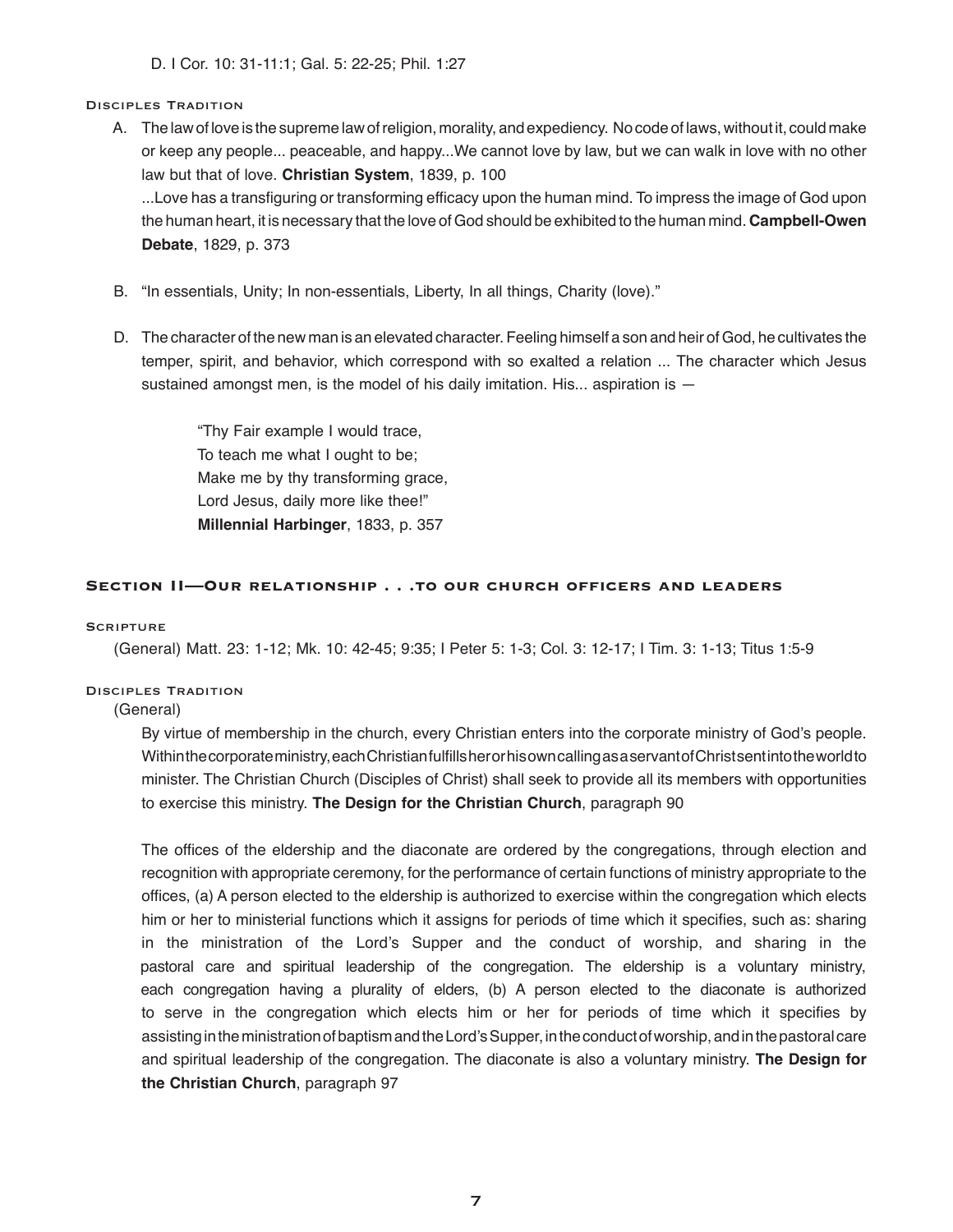#### **SECTION III-OUR RELATIONSHIP . . . TO OUR MINISTER(S)**

#### **SCRIPTURE**

(General) Eph. 4: 11-14; Phil. 2: 19-22; II Cor. 6: 3-10; 8: 16-19; 8: 22-24

- B. I Cor. 9: 1-10; Gal. 6:6
- M. Gal. 6: 2; Rom. 12: 15; Matt. 18: 21-25

#### DISCIPLES TRADITION

A. & N. Within policies developed by the General Assembly, regions certify the standing of ministers and provide help, counsel and pastoral care to ministers and congregations in such matters as: ordination, licensing, ministerial relocation, establishment and dissolution of pastoral relationships, and installations of ministers. Regions seek to supply a minister for congregations without full-time pastoral services and offer counsel and assistance in cases of difficulties between ministers and congregations. **The Design for the Christian Church**, paragraph 95

#### **SECTION IV-OUR RELATIONSHIP . . . TO OUR COMMUNITY AND/OR COUNTRY**

#### **SCRIPTURE**

(General) Matt. 10: 35-37; 25: 31-46; 28: 18-20; Phil. 1: 29-30; I Jn. 5: 17-18; James 1: 26-27; 2: 14-17

## DISCIPLES TRADITION

- A. ...It is ... as essential to our usefulness in this world as it is to our Christian integrity and purity, that truth and justice be supreme in all our transactions with men. **Millennial Harbinger**, 1838, pp. 386-389
- B. In our country and government, every man is responsible for his vote. When therefore ... there is a question or a crisis involving, as he judges, any good, or the prevention of any evil, it is his duty to God, who gives him a vote, and it is his duty to man, to use, or to give that vote, to that person, or to that measure, which will, in his judgement, insure the most good, or of two evils to prevent the greater, by voting for the less. **Millennial Harbinger**, 1857, p. 174

#### SECTION V-OUR RELATIONSHIP . . . TO THE CHURCHES IN OUR COMMUNITY

#### DISCIPLES TRADITION

#### (General)

 With all this evidence before us, we must plead for cooperation among all the citizens of Messiah's kingdom...**Millennial Harbinger**, 1838, pp. 268-269

 ... a combination ... of churches is essential to accomplish some of the great objects of Christian... humanity. **Millennial Harbinger**, 1850, pp. 500-501

 Churches are all equal and independent in some respects, but not in all. They are also all equally subordinate to one another in the Lord. **Millennial Harbinger**, 1841, pp. 46-47

#### **SECTION VI-OUR RELATIONSHIP TO . . . THE CHRISTIAN CHURCH (DISCIPLES OF CHRIST)**

DISCIPLES TRADITION

As members of the Christian Church,

We confess that Jesus is the Christ,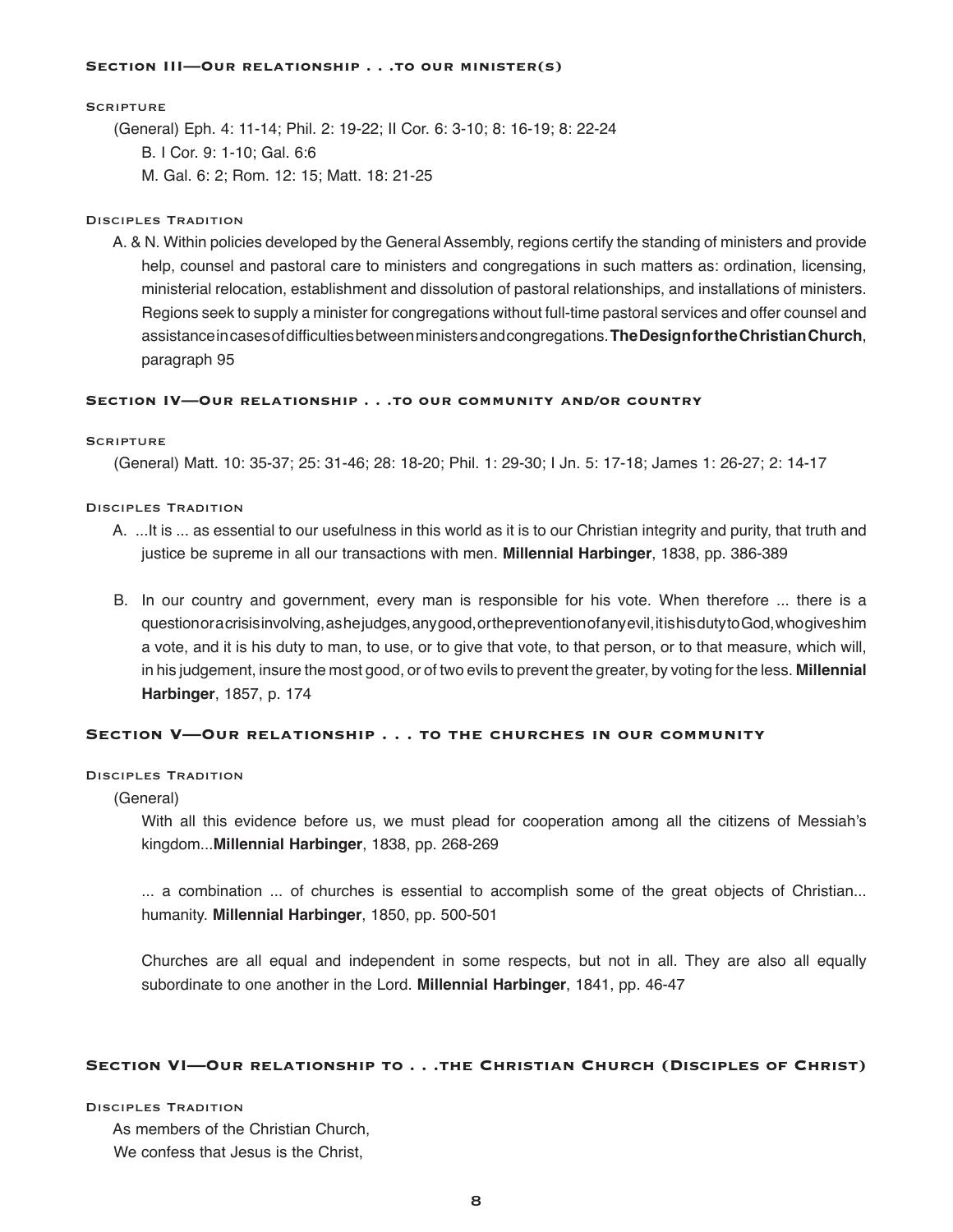the Son of the living God, and proclaim him Lord and Savior of the world. In Christ's name and by his grace we accept our mission of witness and service to all people. We rejoice in God, Maker of heaven and earth, and in the covenant of love which binds us to God and one another. Through baptism into Christ we enter into newness of life and are made one with the whole people of God. In the communion of the Holy Spirit we are joined together in discipleship and in obedience to Christ. At the table of the Lord we celebrate with thanksgiving the saving acts and presence of Christ. Within the universal church we receive the gift of ministry and the light of scripture. In the bonds of Christian faith we yield ourselves to God that we may serve the One whose kingdom has no end. Blessing, glory and honor be to God forever. Amen. **The Design for the Christian Church**, paragraph 1

In order that the Christian Church (Disciples of Christ) through free and voluntary relationships may faithfully express the ministry of Christ made known through scripture, may provide comprehensiveness in witness, mission and service, may furnish means by which congregations may fulfill their ministries with faithfulness in Christian stewardship, may assure both unity and diversity, and may advance responsible ecumenical relationships, as a response to God's covenant, we commit ourselves to one another in adopting this design for the Christian Church (Disciples of Christ). **The Design for the Christian Church**, paragraph 4

## SECTION VII-OUR RELATIONSHIP TO . . . THE CHURCH UNIVERSAL

### **SCRIPTURE**

(General) Phil. 2: 5-11

B. Jer. 31: 31-34; Matt. 26: 26-28; I Cor. 11: 23-25; Heb. 9: 15a I Cor. 12: 13, 27

C. Acts 17: 26a; Eph. 4: 3-7; John 17: 20-21

D. Eph. 6: 12-17

#### Disciples Tradition

#### (General)

Christian Unity is our Polar Star. The Church is essentially, intentionally, and constitutionally one.